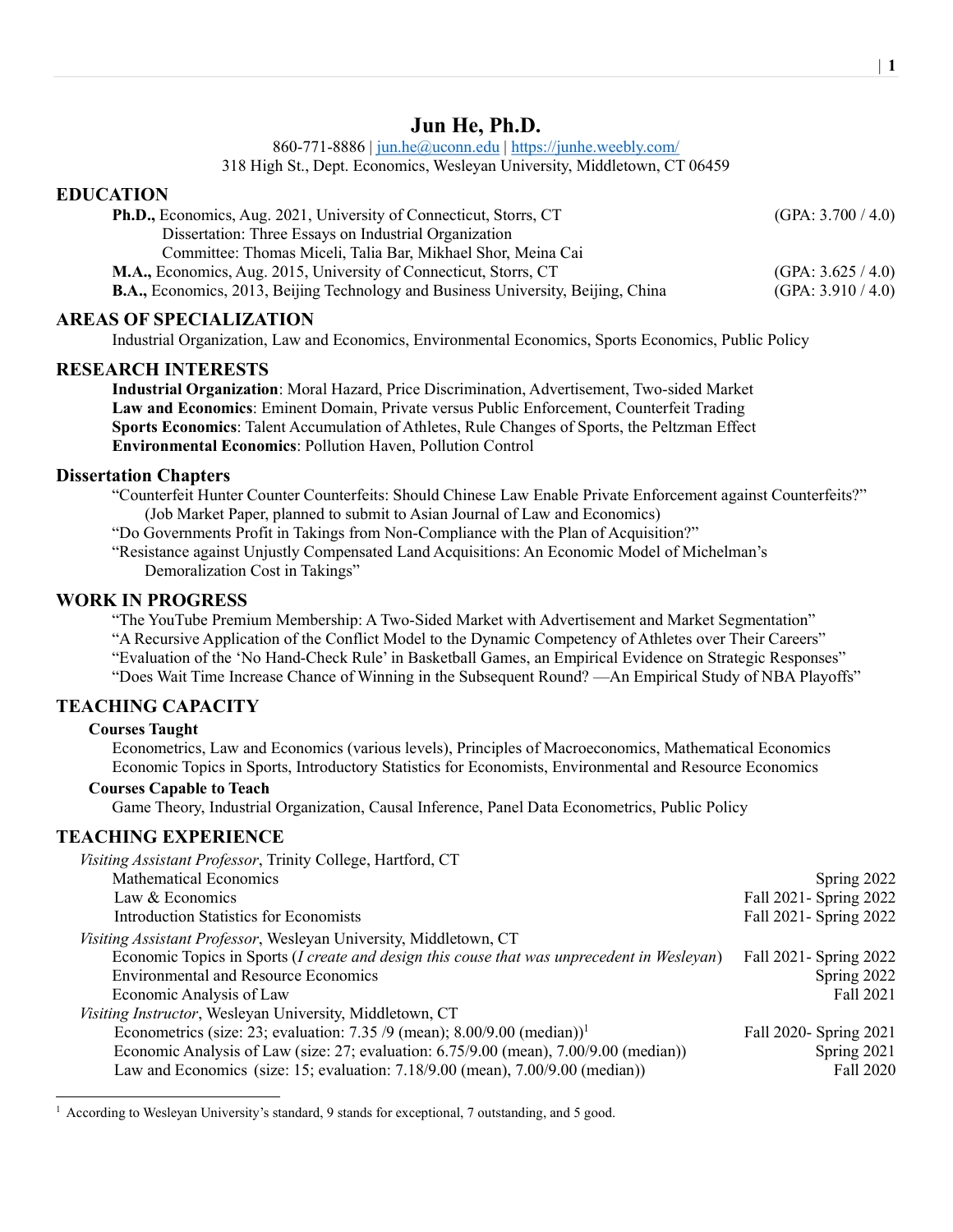- Held synchronous lectures via Zoom twice per week for each class
- Posted weekly on Moodle supplemental learning materials to enhance learning quality, including assignments, chapter summaries, course outlines, reference papers, and extensive readings
- Used real-life examples and current events and video clips to engage students so that I explained abstract theories in a way students can more easily understand
- Advised each student to produce a quality term paper for Econometrics and Law & Economics class, helped students convert primitive interests into researchable tasks through in-length brainstorming during office hours and beyond, graded and annotated comments on proposals (due by mid-term) and final papers from the aspects of organization, content, and economic reasoning
- Arranged two-person peer-review groups to incentivize inter-student collaboration and motivate the exchange of research ideas and skills
- For Econometrics, arranged the content of the latter half of the semester based on needs of advanced methods demonstrated through their proposals (including Differences-in-differences, Event History Instrumental Variables, Fixed Effect, and Random Effect) which strongly enhanced the student-lecturer rapport; demonstrated step-by-step application of these methods to relevant topics via STATA
- For Econometrics, gave students two lectures on writing, specifically, explained the necessary elements of writing convincing causal inference projects referring to "formulae for writing abstract and introduction of economic projects," which deepened students' mastery of knowledge points like eliminating endogeneity issues by incorporating controls for confounding variables and applying log-transformation to variables where change rate matters more

### Instructor of Record, University of Connecticut, CT

Principles of Macroeconomics (Waterbury Campus, class size: 33; evaluation: 4.7/5 (mean), 5/5 (median))<sup>2</sup> Fall 2019 Principles of Macroeconomics (Avery Point Campus, size: 35; evaluation: 4.7/5 (mean),5/5 (median)) Spring 2019 Principles of Macroeconomics (Main Campus, size: 20; evaluation: 4.4/5(mean), 5/5 (median)) Spring 2019<br>Mathematical Economics (Main Campus, size: 33; evaluation: 4.1/5 (mean), 5/5 (median)) Fall 2018 Mathematical Economics (Main Campus, size: 33; evaluation: 4.1/5 (mean), 5/5 (median))

- Lectured in-person to a class size of around 30 students with the incorporation of numerous examples from current news and real life, which aroused interest, developed economic intuition, and fostered critical thinking; Wrote the lecture outline on the side of the board before each class to provide visual guidance
- Received University Provost's Recognition in Teaching Excellence for each semester of independent teaching
- Supported the learning through supplemental materials such as lecture summaries and slides posted on Blackboard, and extensive reading and weekly assignments posted on Pearson MyEconLab
- Designed a grading rubric that motivated students to participate in class discussions and explore economic issues for the Macroeconomics class, including advising an optional paper investigating the 1980s Japan-US trade war in response to students' interest in the current trade war, which fostered research skills
- In Math Econ class, organized in-class group-wise problem solving to prompt engagement and collaboration
- In Math Econ class, motivated students' interest, curiosity, and exploration in higher-level economics study with extra-credit questions taken from my research in IO, Law & Econ, Sports Econ, and Environmental Economics
- In Math Econ class, arranged the course content to explicate derivations in intermediate-level economic class (e.g. reinforced their mastery of deriving OLS coefficients when covering unconstraint optimization and the derivation of Marshallian demand with constraint optimization), which made the math tool more approachable to students and enhanced interdisciplinary connections

| Teaching Assistant (Discussion Session), University of Connecticut, CT |                                     |
|------------------------------------------------------------------------|-------------------------------------|
| Principles of Microeconomic                                            | Spring 2018, Fall 2017, Spring 2016 |
| Principles of Macroeconomic                                            | Spring 2017, Fall 2016, Spring 2015 |
| Teaching Assistant, University of Connecticut, CT                      |                                     |
| Economic Development                                                   | Fall 2017                           |
| Intermediate Microeconomics                                            | Fall 2015, Fall 2014                |
| Intermediate Macroeconomics; Money and Banking                         | Fall 2015                           |
| Game Theory; Public Finance                                            | Fall 2014                           |

<sup>&</sup>lt;sup>2</sup> According to the University of Connecticut's standard, 5 stands for excellent, 4 very good, and 3 good.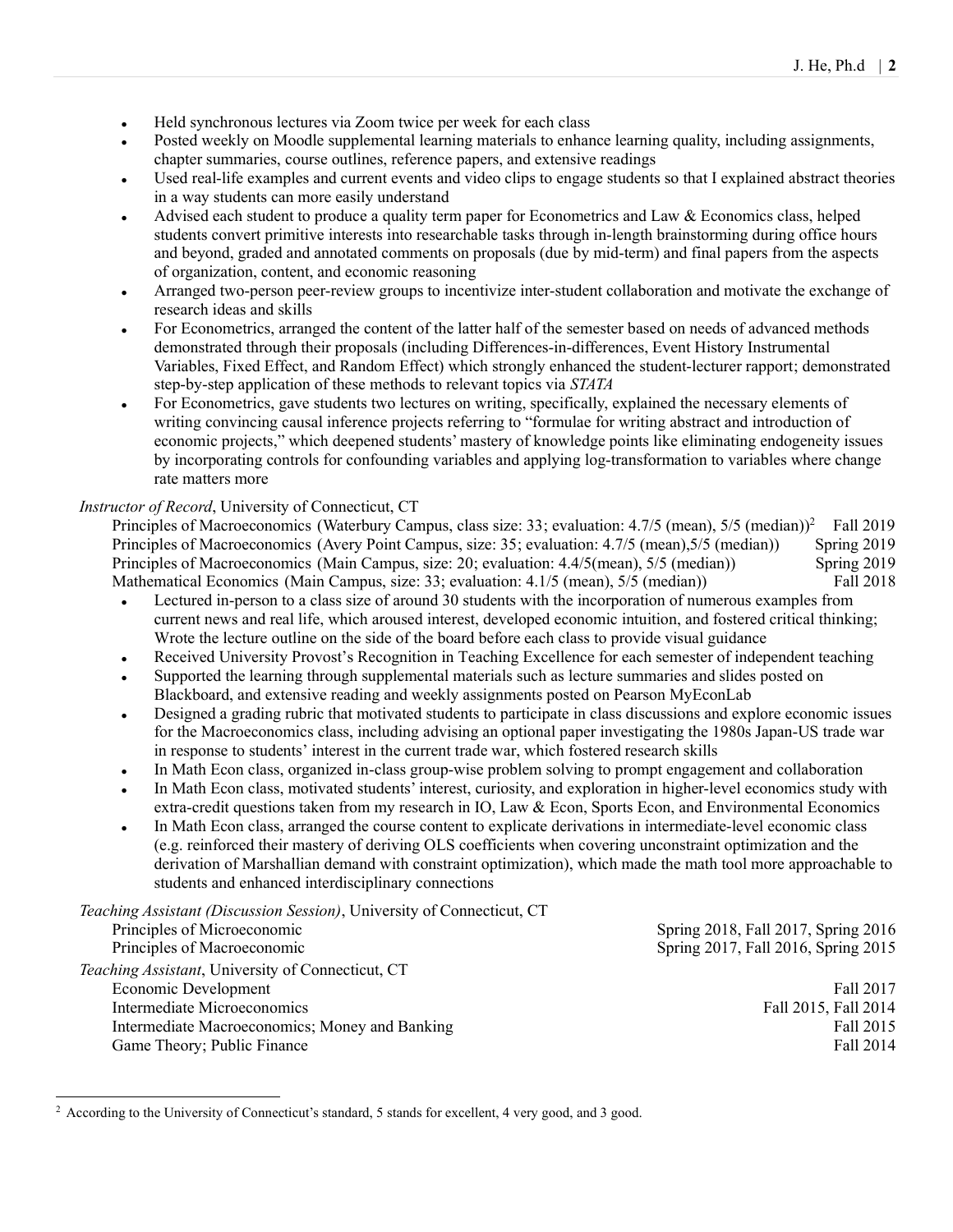# PROJECTS ADVISED

Major advisor of Graduation Thesis "Impact of EU International Policies on the Increasing Globalization of Production in UK Domestic Market" by Yachun Huang, Scottish Graduate Program in Economics, University of Edinburgh 2021

Advisor of Term Projects at Wesleyan University, Middletown, CT Fall 2020-Spring 2021

Econometrics: (examples of projects advised)

The Effect of a Coaching Change on an NBA Team's Winning Percentage

Adoption of Pay as You Throw Waste Management Causes Massachusetts Municipalities to Reduce their Trash Output Is Economic Growth More Energy Efficient Overtime? --A case study among Chinese provinces

Effects of Medicaid Expansion on Overall Enrollment Evidence from the Affordable Care Act

Law and Economics: (examples of projects advised)

Social Capital, the Sicilian Mafia, and Elections: A case study of the 1987 National Parliamentary Election in Sicily An Econometric Analysis of The Influence of Inmate Release Type on Recidivism Rates in the United States

# PROFESSIONAL EXPERIENCE

University of Connecticut, Storrs, CT

Advisor, College of Liberal Arts and Sciences (CLAS) Academic Services Center Summer 2021

- Advised students from diverse majors in the College of Liberal Arts and Sciences, such as English, Chemistry, and Biology, and with diverse needs, such as crediting Advanced Placement courses and transferring credits, to register on Peoplesoft as full-time students per college regulations
- Advised on how to accomplish their academic career goal (such as preparing for med schools) and how to meet departmental and collegiate requirements for a smooth and timely graduation

Tutor, Student-Athlete Success Program (funded by NCAA)

| Principles of Macroeconomics                                                       | Summer 2019 |
|------------------------------------------------------------------------------------|-------------|
| Master-level Microeconomics; Macroeconomics; Econometrics; Mathematical Economics  | Spring 2017 |
| <i>Online Tutor</i> , Introductory Microeconomics                                  | Fall 2017   |
| <i>Tutor</i> , Preliminary Exams of Micro and Macroeconomics, Economics Department | Summer 2016 |

# SERVICE & ACTIVITIES

Wesleyan University, Middletown, CT

Research Community, Office for Faculty and Career Development Spring 2021

- Broke research into attainable weekly targets of teaching, research, and service; updated them in a shared Google document with three other professors to incentivize accomplishment
- Met every week to update the fulfillment of the targets in the past week, summarizing the successes and failures, and helped mutually on improving time management
- Shared experience on how to enhance students' learning in writing-intense classes
- Wrote together with the community (4 faculty members in total) two hours each week, helped each other over hardship in writing, provided language-wise peer review if needed

Remote Teaching Cohort, Center for Pedagogical Innovation Fall 2020 Volunteer Grader, Introductory Economics (ECON 101) Spring 2019

## University of Connecticut, Storrs, CT

Graduate Student Career Council, Center for Career Development (CCD) Aug. 2019-May 2021

- Planned and delivered a project/semester that improves the career development of graduate students in the Economics Department
- Partnered with CCD to increase awareness and engagement of career development for grad students
- Inventoried career-related offerings in the Economics Department

Faculty/Staff Mentor, UConn Connects Mentor program Aug. 2019-May 2020

- Met weekly with a mentee (student under probation), advised this student towards his goal, entering a graduate program, by working out the application timeline for him and referring him to relevant campus resources, such as CCD and the writing center for the preparation of application documents
- Helped the mentee to develop good time management skills and overcome the fear of difficulties in learning
- One of my mentees won a UConn Connects Scholarship (only 2 out of 300) under my nomination